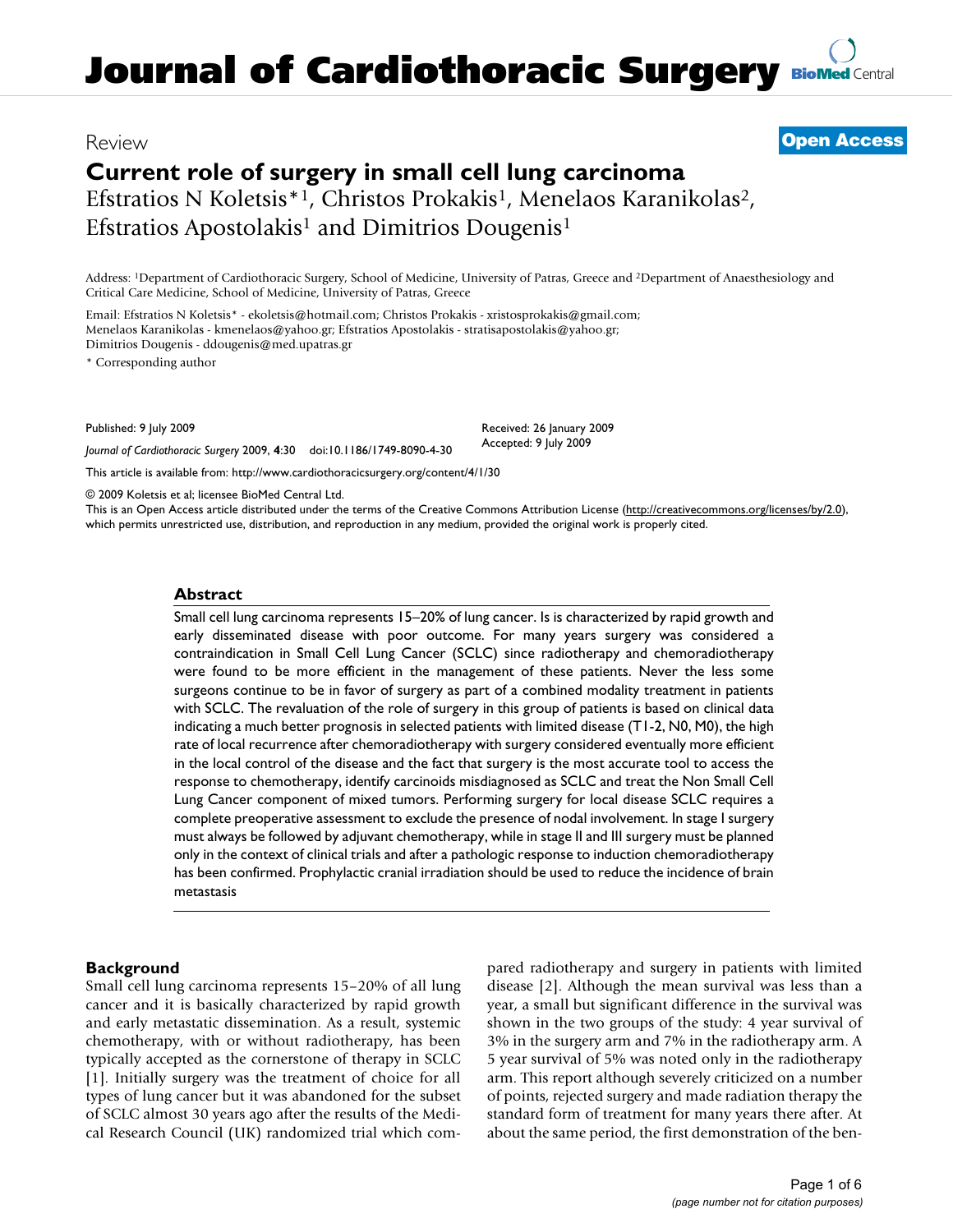eficial effects of chemotherapy (CT) (cyclophosphamide vs placebo) was reported by Green et al [3]. They reported a mean survival of 12 weeks with CT compared to only 6 weeks without any treatment. Since that time a great progress has been made in the management of SCLC, taking in account these very poor initial reports. Recently patients with limited disease are treated with curative intent with chemoradiotherapy with a median survival of 23 months and a 5 years survival rate of 12–17%. However, only 30% of all patients with SCLC present limited disease (LD-SCLC). In extensive disease the 5 year survival rate is only 2% [1].

## **Materials and methods**

The question raised and on which was based this review is whether the adjunction of surgery in the small cell lung carcinoma's management may influence the outcome of specific subset of patients. We proceeded to a review of the Medline PUBMED (January 1980 to Week 1, January 2009) and EMBASE (January 1980 to Week 1, January 2009) literature focusing on retrospective studies where the impact of surgery on survival was evaluated as a stage dependent event. Studies reporting survival rates less than 5 years were excluded. Bibliographies, reference lists of identified studies and review articles were hand-searched. There were no language restrictions. Review Articles and retrospective series from thoracic surgical teams, approaching the surgical management of small cell lung cancer were included. No prospective or randomized controlled trials were found on the issue.

The articles included in this review are representatives of the evolution of the surgical management of small cell lung cancer up to the present.

### *Surgery Revived*

The role of surgery was revaluated after the introduction of the TNM staging system. The clinical trials that appeared in the literature to argue surgical resection were mostly no randomized and retrospective. Shields et al [4] reviewing the Veterans Administration Surgical Oncology Group experience, postulated that surgery is indicated in LD-SCLC, particularly stage T1, N0 while the issue of limited local recurrence following surgery was pointed out by Shepherd et al from the Toronto group [5]. Similarly the Brompton experience showed 5 year survival rate of 57.1% for stage I [6]. Eventually, these reports revived the interest in the role of surgery in LD-SCLC. Meanwhile adjuvant chemotherapy was evaluated in a more recent report by the Toronto Group and demonstrated an improved survival [7]. There was the need for a prospective randomized trial and indeed this was conducted by the Lung Cancer Study Group. In this trial surgery after induction chemotherapy failed to show a survival improvement or less local recurrence rate compared to radiotherapy [8]. This study has been criticized mainly because patients with T1, N0 disease were excluded from thoracotomy and therefore they were denied of the benefit that radical resection can offer in long term survival. Therefore the role of surgery in the integrated management of small cell lung cancer remained under investigation with retrospective studies demonstrating 5 year survival of approximately 50% for stage I disease [9,10].

### *Justification for surgery in early stage SCLC*

Anraku and Waddell [11] in a recent excellent review summarized the rational for surgery in SCLC:

1. Small peripheral lung nodules that are in fact typical or atypical carcinoids tumors may be misdiagnosed as SCLC.

2. Histologically mixed tumors with both SCLC and NSCLC components may fail to chemoradiation protocols since there is less sensitivity of the NSCLC component to chemotherapy. Indeed it has been shown that final histology for tumors initially reported as SCLC revealed a NSCLC component in 11–25% [12]. Furthermore studies on neuroendocrine tumors showed that 26.5% of resected SCLC are actually included in the combined small cell lung carcinomas according to WHO more recent classification [11,13]. Thus it seems more logical to offer surgery in mixed or combined small cell tumors.

3. Surgical resection for T1-2, N0, M0 SCLC could offer better local control of the disease compared to chemotherapy alone. Indeed current chemoradiotherapy protocols have demonstrated local failure rates approximating 50% [14]. Additionally R0 surgical resection after induction chemoradiotherapy has shown a control of local relapse in almost 100% of the patients. Likewise, 5 and 10 year survival rates were 39% and 35% for all included patients, resected or not and 44% and 41% respectively for patients with stage IIB to IIIA treated with a trimodality approach including adjuvant surgery [15].

4. Salvage surgery could be preferable compared to second line chemotherapy in cases where after an initial response to chemoradiotherapy a chemotherapy resistant tumor or a local recurrence of the disease has occurred. Similarly patients with mixed histology, as noted above, who present with residual or non responsive tumor after chemoradiotherapy should better be treated with salvage surgery.

5. Second primary, histologically proved NSCLC, tumor after curative chemoradiotherapy for initial SCLC should be surgically resected. Ankaru and Waddell [11] brilliantly emphasized this indication since any new tumor appearing two years after an initial SCLC successfully treated could be a NSCLC.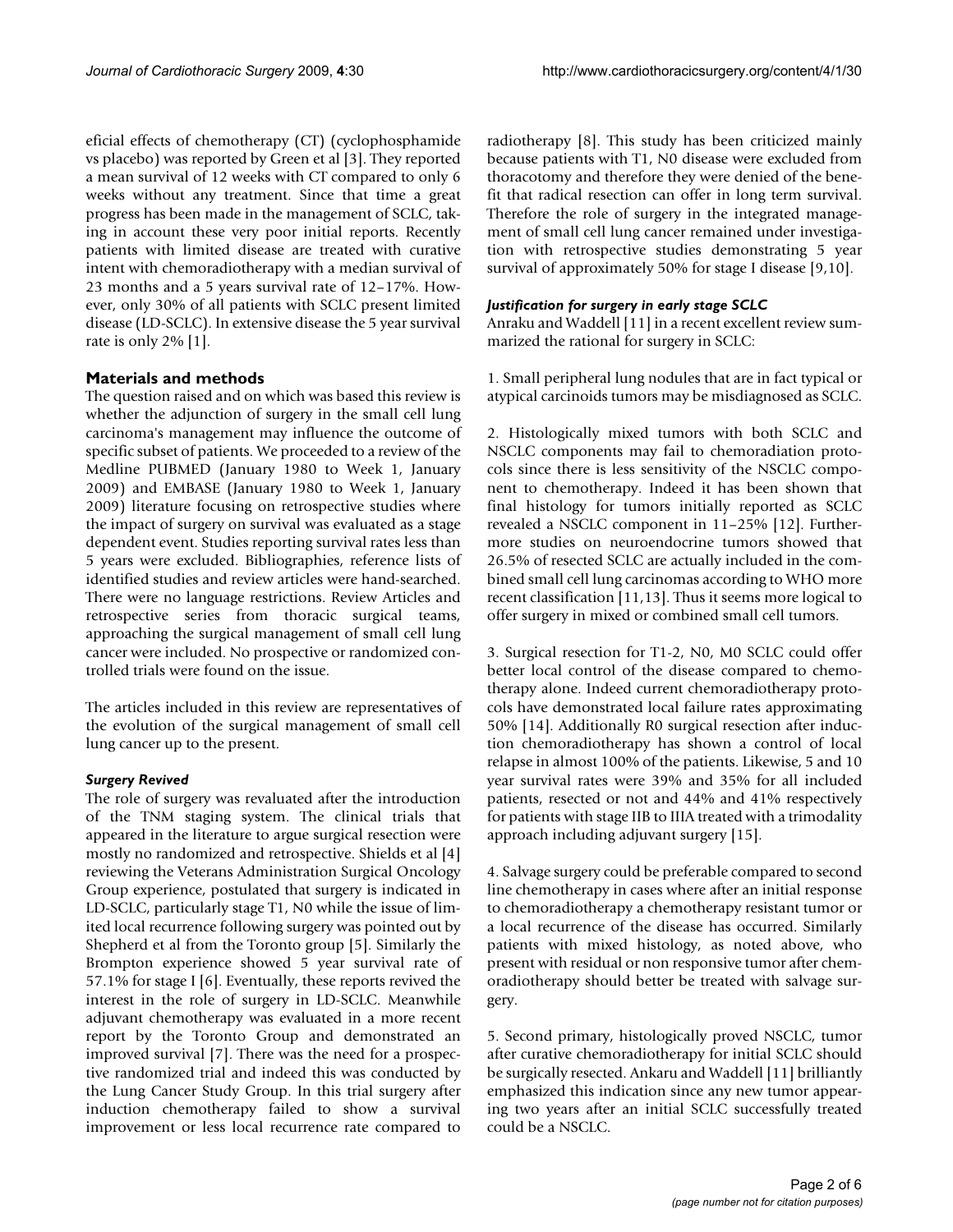| Table 1: The role of surgery in small cell lung cancer |  |
|--------------------------------------------------------|--|
|--------------------------------------------------------|--|

| <b>Study</b>          | <b>Protocol-Patients</b>                                                                      | Local relapse Survival |                                                  |
|-----------------------|-----------------------------------------------------------------------------------------------|------------------------|--------------------------------------------------|
|                       |                                                                                               |                        |                                                  |
| Fujimori<br>1997 (22) | P.E based CT $\times$ 2-4 $\rightarrow$ S                                                     | 5%                     | Overall MD: 61.9 months (21 pts)                 |
|                       | Patients: 22                                                                                  |                        | 3 year: 66.7%                                    |
|                       | Resected pts: 21/22                                                                           |                        | Stage                                            |
|                       |                                                                                               |                        | I-II: 3 year $\rightarrow$ 73.3%                 |
|                       |                                                                                               |                        | IIIA: 3 year $\rightarrow$ 42.9%                 |
|                       |                                                                                               |                        | $p = 0.018$                                      |
| Eberhardt<br>2003(13) | Stage IB-IIA: P.E $\times$ 4 $\rightarrow$ S (8 pts)                                          | 0%                     | Overall survival (46 pts)                        |
|                       | Stage IIB-IIIA: P.E $\times$ 3 $\rightarrow$ concurrent CTRx (Hf-RTx) $\rightarrow$ S<br>(38) |                        | 5 year: 39%                                      |
|                       |                                                                                               |                        | 10 year: 35%                                     |
|                       | Resected pts: 30/46 (stage IB-IIA:8/IIB-IIIA:22)                                              |                        | Stage IIB-IIIA (22 pts)                          |
|                       |                                                                                               |                        | 5 year: 44%<br>10 year: 41%                      |
|                       |                                                                                               |                        |                                                  |
| Rostad<br>2004 (15)   | CT or concurrent CTRx: 2404 pts                                                               |                        | Stage I - 5 year survival                        |
|                       | Surgery: 38 pts                                                                               |                        | 11.3% (CT or CTRx)                               |
|                       | Surgery + additional treatment (CT, RTx, CTRx): 25/38<br>pts                                  |                        | 44.9% (surgery $\pm$ additional treatment)       |
| Brock<br>2005 (19)    | $S \pm$ adjuvant or induction CT                                                              |                        | Stage I                                          |
|                       |                                                                                               |                        | 5 year: 58%                                      |
|                       | 82 pts                                                                                        |                        | Stages II, III and IV                            |
|                       |                                                                                               |                        | 5 year: 18%, 23%, 0%                             |
|                       |                                                                                               |                        | p < 0.001                                        |
| Tsuchiya              | $S \rightarrow P.E \times 4$ (62 pts)                                                         | 10%                    | Pathological Stage (5 year survival):            |
| 2005 (20)             | Resected pts: 61/62                                                                           |                        | 1:73%                                            |
|                       |                                                                                               |                        | II: 38%                                          |
|                       |                                                                                               |                        | IIIA: 39%                                        |
| 2006(14)              | Granetzny $S \rightarrow CTRx$ (64 pts) – stage I, II                                         |                        | MD                                               |
|                       |                                                                                               |                        | Primary S: 31,3 months                           |
|                       | $CT \rightarrow S \rightarrow CT + RTx$ (thoracic, cranial) (31 pts) - stage IIIA,<br>IIIB    |                        | S after CT: 31,7 months (N2-), 12.4 months (N2+) |
| Bischof<br>2007 (21)  | $S \rightarrow C T \pm RTx \pm PCI$                                                           |                        | MD: 47 months                                    |
|                       | 39 pts: CT 35 pts, RTx 16 pts, PCI 21 pts                                                     |                        | 1,3, 5 year survival: 97%, 58%, 49%              |
| Lim<br>2008 (20)      | 59 pts: 43 pure SCLC, 16 pts: mixed histology                                                 |                        | 5 year survival: 52%                             |
|                       | Adjuvant therapy: 16/59                                                                       |                        | T, N, UICC stage not statistically significant   |

Recent trials supporting the role of surgery in small cell lung cancer (SCLC).

P.E: platinum-etoposside, S: surgery, CTRx: chemoradiotherapy, Hf-RTx: hyperfractionated radiotherapy, CT: chemotherapy, RTx: radiotherapy, MD: median survival.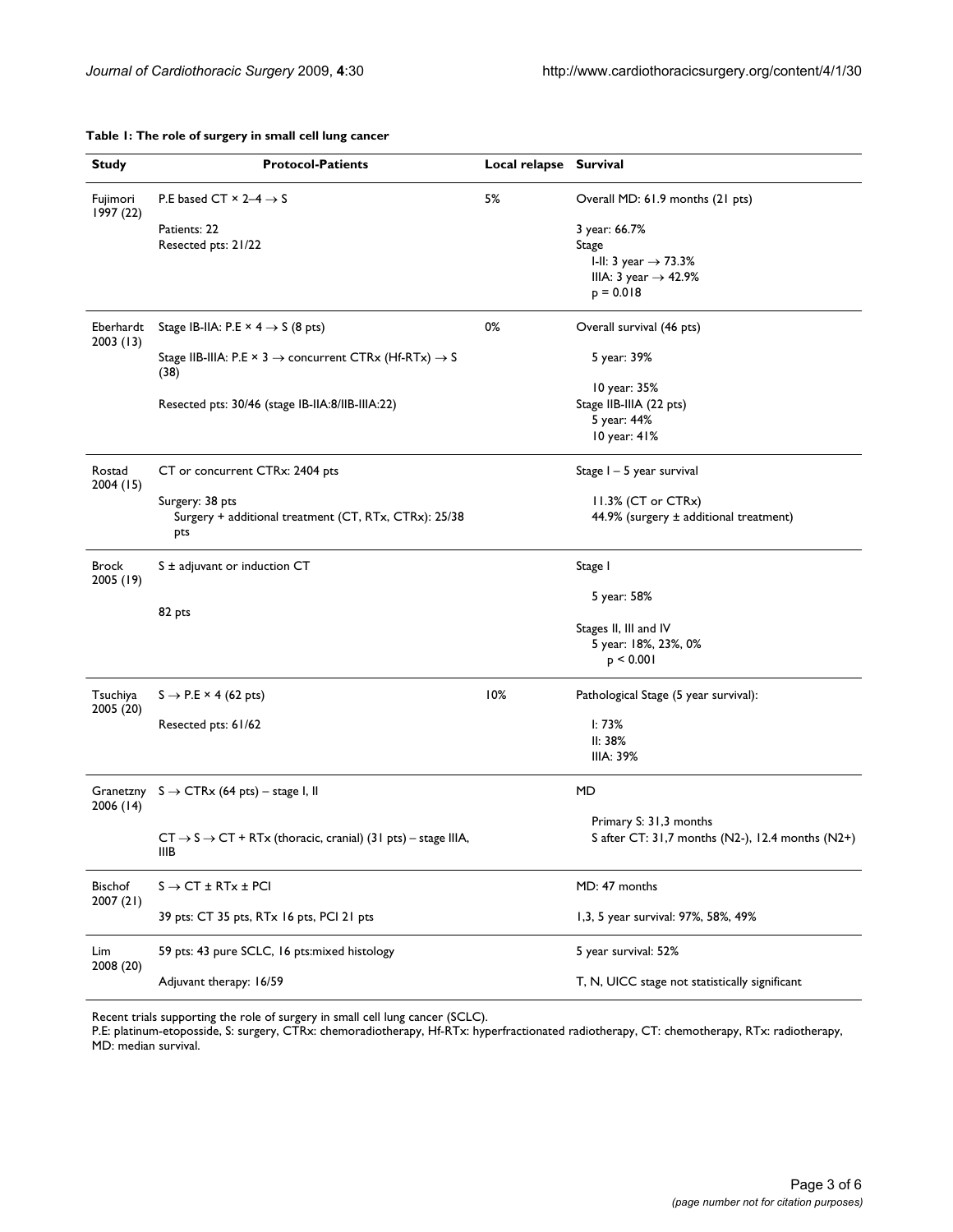#### *Recent evidence supporting the role of surgery*

So far there have not been any data from prospective randomized control trials comparing chemotherapy or chemoradiotherapy with induction chemoradiotherapy followed by adjuvant surgery. However accumulated data from non randomized clinical trials have shown that surgery, as part of multimodality treatment protocols, can contribute to both prognosis and local recurrence control (table 1). Granetzny et al [16] in a recent retrospective trial studied the effect of surgery in a trimodality treatment in SCLC. The study included 95 patients, the majority being in stages I and II. Patients were divided in two groups. Group I received surgery followed by adjuvant, mainly platin doublets and anthracycline based, modern chemotherapy protocols. Group II had definitive surgery following neoadjuvant chemotherapy which continued postoperatively in addition to thoracic and cranial radiotherapy. They concluded that patients with stage I and II SCLC can be treated with promising results using a combination of primary surgery and adjuvant chemotherapy as well as thoracic and cranial irradiation. Patients in group II appeared to benefit from lung resection after induction chemotherapy only if complete clearance of mediastinal nodal disease has been achieved, as proven by repeated mediastinoscopy prior to surgical intervention.

Rostad et al [17] evaluated 2442 patients with SCLC in a national survey in Norway, the majority of which underwent conventional chemotherapy and concurrent chemoradiotherapy only. Thirty eight patients underwent surgical resection combined with additional modality treatment in 25 of them. For stage I the 5 year survival rate was 11.3% for conventional treated patients compared to 44.9% for patients treated with the addition of surgery. The authors concluded that more patients with peripherally located tumors stage IA and IB should have been referred to surgery.

Similarly in a recent review on the role of surgery in SCLC Leo and Pastorino [18] concluded that surgery can be proposed in T1, T2/N0 disease followed by adjuvant chemotherapy. Surgery in stages II and III must be planned in a multidisciplinary basis, in the context of controlled trials. Likewise, Waddell and Shepherd [19] support the option of surgery in stage I although whether is offered as the initial treatment or after induction therapy remains controversial.

In a recent report by the Imperial College lung resection and mediastinal lymph node dissection used as primary therapy for SCLC either pure (73%) or in mixed histological types was associated with a surprisingly 5 year survival for the total cohort of stage I-III patients of 52% independently of the tumor's T, N and UICC stage [20]. Two issues should be pointed: first, the number of patients receiving adjuvant treatment was small (16 out of 59) and the information on postoperative treatment not robust as stated by the authors and second, there was no separate analysis on survival of patients presenting mixed histological tumors and how the outcome of these patients may have influenced the survival for the total cohort of patients. No matter its limitation this report strongly suggests that selected patients with SCLC, even in more advanced stage disease may benefit from surgery if complete tumor resection is achieved. Moreover this report points on the need to improve the clinical classification models on which the decision making on the management of SCLC patients should be based.

#### *Patients' selection criteria*

It has become clear that precise staging is very important in selecting patients with limited disease. Therefore chest C/T scan, abdominal C/T scan, brain MRI and bone scintigraphy should be included in the evaluation [21]. Modern imaging PET-C/T when available is also mandatory to better define those patients with limited disease. All cases of SCLC who are amenable to surgery, should undergo mediastinoscopy prior to thoracotomy to exclude N2 disease, since these patients who are unlikely to benefit from surgery can be carefully excluded. [8,18] Repeated mediastinoscopy should also be carried out in all cases of induction chemoradiotherapy, where an initial mediastinoscopy has been performed, to determine whether N2 disease still exists. Great effort is given to establish a precise tissue diagnosis prior to surgery. Pathologists should be cautious to rule out any coexisting NSCLC component or a mixed tumor. If SCLC is revealed at frozen section analysis in the operating room then we propose radical resection if multiple frozen sections suggest the absence of hilar or mediastinal nodal involvement. Radical resection and lymph node dissection should also be offered to patients with N2 disease if they can easily tolerate the procedure. Wedge resection should be limited in the less fit patients if hilar or mediastinal lymph node involvement is present.

#### *Surgery in multimodality treatment with chemotherapy and chemoradiotherapy*

Platinum and etoposside based regimens of chemotherapy with concurrent chest radiation followed by prophylactic cranial irradiation (PCI) have reported 5 year survival rates of 22–26% in the twice daily irradiation arm [11,14,22]. In the era of platinum based chemotherapy as adjuvant treatment in patients with LD-SCLC who underwent surgery Brock et al [23] from Baltimore reported a 58% 5 year survival for stage I disease. In a recent study where EP based regimen was used as adjuvant therapy after complete resection without thoracic or cranial irradiation a 73% 5 year survival was noted in the stage IA subset of patients with an overall of 10% of local recurrence rate [24]. The frequency of brain failure however was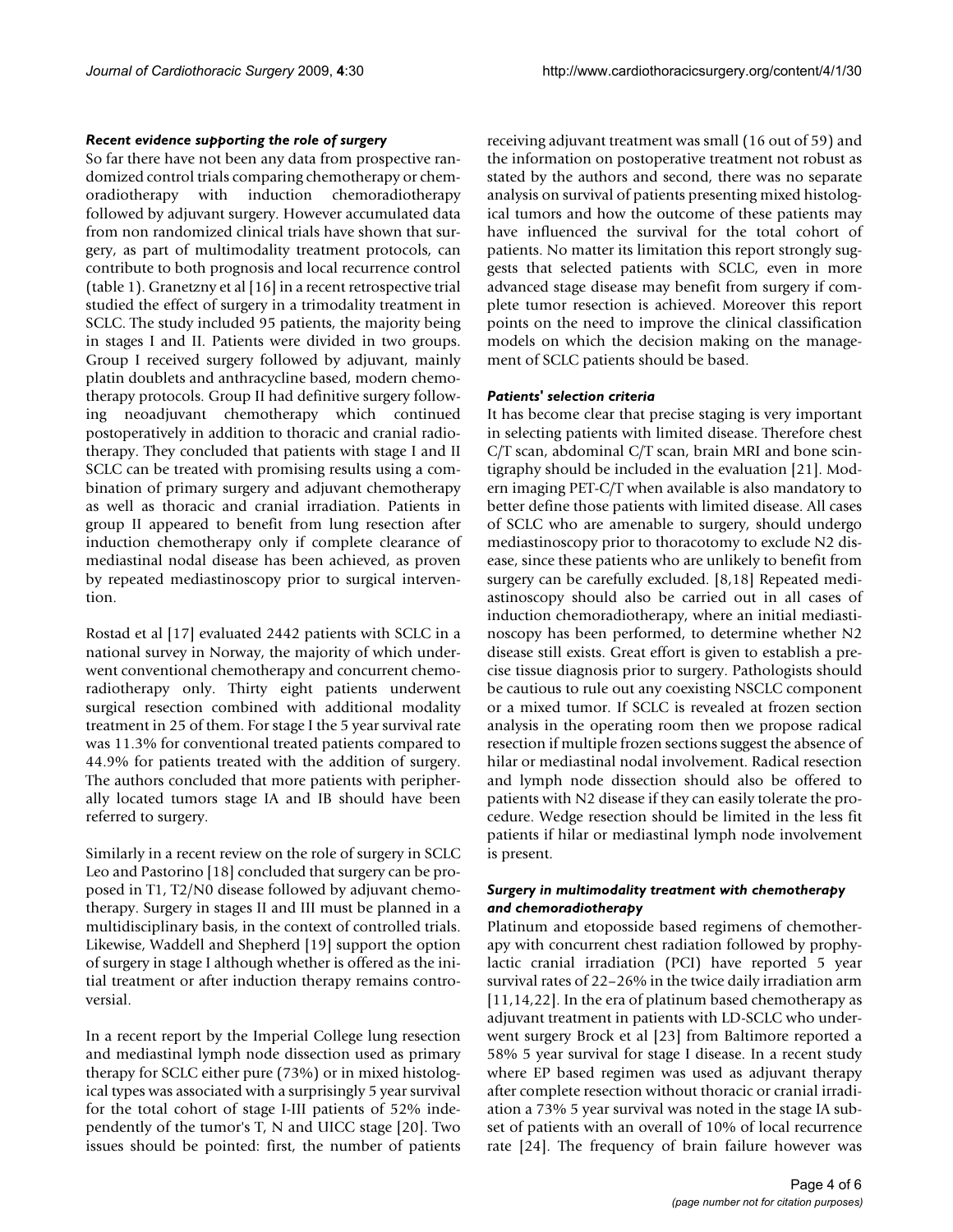#### **Table 2: Ongoing trials**

| Trial                               | <b>Protocol of treatment</b>                                                                                                                                                                         |
|-------------------------------------|------------------------------------------------------------------------------------------------------------------------------------------------------------------------------------------------------|
| Essen Thoracic Oncology Group       | CT $\times$ 3 $\rightarrow$ concurrent CT + Hf-RTx (45 Gy; twice daily) $\rightarrow$ Surgery $\rightarrow$ CTRx                                                                                     |
| West Japan Thoracic Oncology group  | Group I: $CT \times 3 \rightarrow$ concurrent $CT + Hf$ -RTx (45 Gy; twice daily) $\pm$ PCI $\rightarrow$ Surgery<br>Group II: concurrent $CT + Hf-RTx$ (45 Gy; twice daily) + $CT \times 2 \pm PCI$ |
| German Multicenter Randomised Trial | Group I: $CT \times 5 \rightarrow$ Surgery $\pm$ RTx (50 Gy; once daily) + PCI<br>Group II: $CT \times 5 + RT \times (50 \text{ Gy}; \text{ once daily}) + PCI$                                      |

Ongoing trials of surgery in a multimodality treatment in SCLC. Adapted by Eberhardt and Korfee (13)

CT: chemotherapy, Hf-RTx: hyperfractionated radiotherapy, RTx: radiotherapy, CTRx: chemoradiotherapy, PCI: prophylactic cranial irradiation Platinum-etoposside based chemotherapy in all 3 trials.

West Japan Thoracic Oncology Trial: PCI given only in complete remission after induction chemoradiotherapy.

15%. This study demonstrated the need of PCI which could prevent brain metastasis [11]. In a recent retrospective analysis Bischof et al [25] reported a median survival of 47 months and 1, 3 and 5 year survival rates of 97%, 58% and 49% respectively in a group of 39 patients undergoing surgery for LD-SCLC. Surgery was followed by platinum based chemotherapy in 90% of the cases, thoracic radiotherapy in 41% of the patients while 21 patients (54%) received PCI. There was a trend towards a better thoracic recurrence free survival and overall survival in the subgroup of patients receiving thoracic irradiation and an improved brain metastasis free survival and overall survival in the subgroup of patients receiving prophylactic PCI. The authors concluded that adjuvant chemotherapy and PCI is necessary in selected patients with LD-SCLC undergoing surgical treatment. Thoracic irradiation should be used in patients with pN1 disease because of an increased risk of subclinical mediastinal lymphatic involvement The best results reported so far have been associated with aggressive trimodality treatment including adjuvant surgery for patients with stage IIB and IIIA the last ones with negative mediastinoscopy prior to surgery [15]. Similar results have been reported by Fujimori et al [26] with a bimodality approach of platinum-etoposside based induction chemotherapy and surgery in stage I-IIIA SCLC with 3 year survival rates of 73.3% for stage I and II and 42.9% for stage IIIA disease. Since the use of chemotherapy and mediastinal irradiation along with surgery seems more than appropriate in the management of selected patients with SCLC the rules on prophylaxis from bronchopleural fistula and the adverse effects of pneumonectomy applied for NSCLC should be also respected in SCLC patients undergoing lung resection. Therefore bronchoplastic lobectomy should be preferred to pneumonectomy when possible and some form of protection of the bronchial stump should be carried out to minimize the risks for stump insufficiency. [27-29]

The ongoing randomized trials in the era of modern chemoradiotherapy regimens may give more definitive answers regarding the precise role of surgery according the stage of the disease [11,30]. Currently there are three ongoing trials of multimodality treatment including surgery for LD-SCLC: the Essen Thoracic Oncology Trial, the West Japan Thoracic Oncology Group and the German Multicenter Randomized Trial (table 2).

#### **Conclusion**

Despite the lack of scientific evidences based on randomized trials that surgery in limited disease may be superior to chemoradiotherapy [11,18,21,31], we believe that time has come to accept that it has to play an important role either as a primary treatment or as adjuvant therapy, always in the field of multimodality treatment approaches. It is justified to offer primary surgery followed by chemoradiotherapy in stage T1, N0 and possibly in stage T2, N0. In stage II induction concurrent chemotherapy and radiotherapy should be given and radical resection should follow with intent to curative therapy only if there has been a definite initial response to the induction treatment. Prophylactic cranial irradiation should be part of the treatment program only for those patients obtaining a complete remission. In stage IIIA, if adjuvant surgery is planned, a mediastinoscopy should always precede the surgical treatment. If mediastinal clearance has not been achieved then we doubt whether surgery will contribute to survival or local recurrence. Finally surgery should be considered in mixed tumors, as a salvage treatment or in the rare cases of a second NSCLC tumor.

Since a control randomized trial between chemoradiotherapy and primary surgery is difficult to be obtained among patients with limited SCLC, the question how to best integrate surgery into a multimodality approach treatment will remain unclear. We still need to further define and clarify our treatment strategy.

#### **Competing interests**

The authors declare that they have no competing interests.